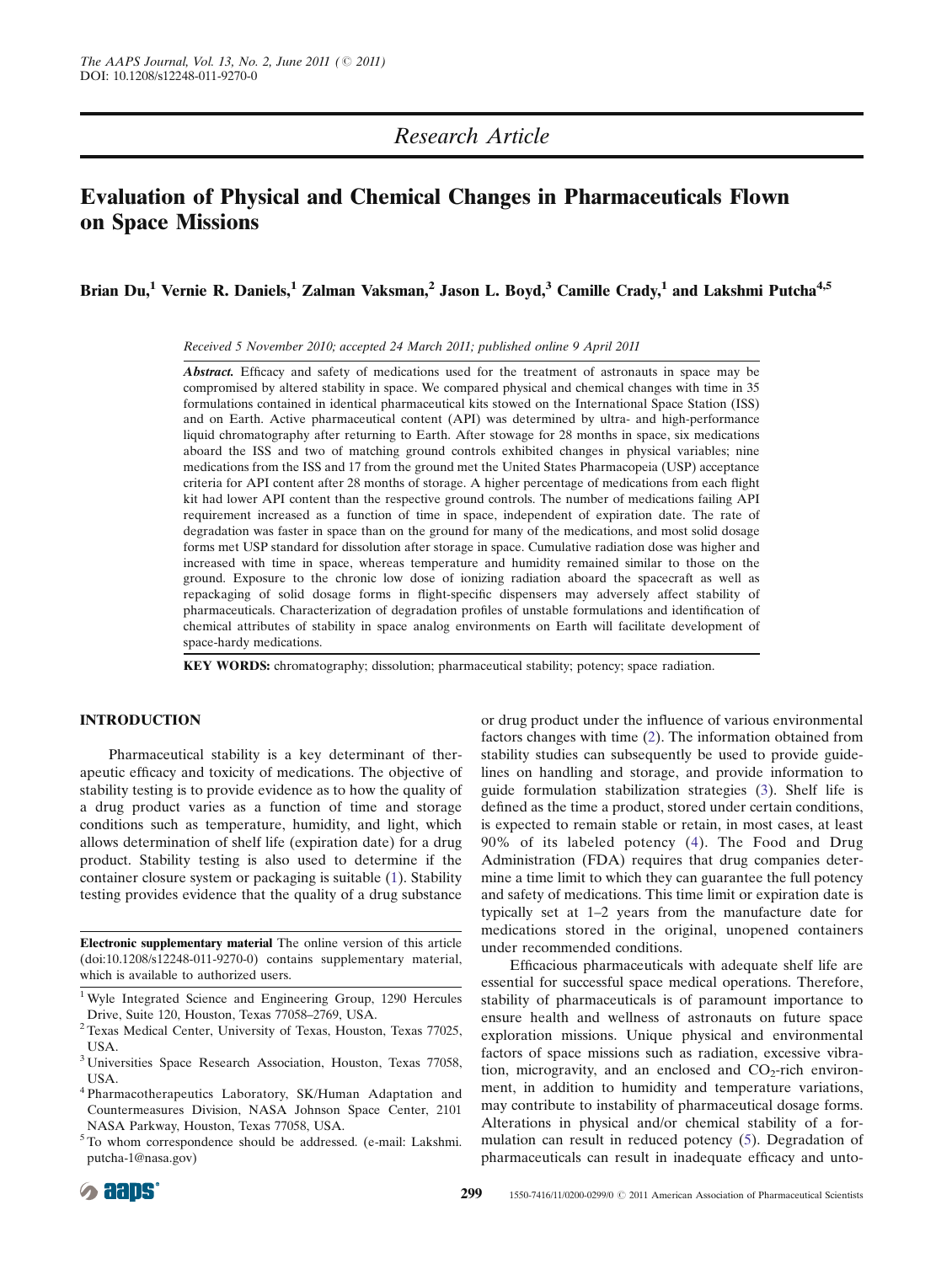ward toxic effects that could compromise astronaut safety and health. Over the life of NASA's human spaceflight program, duration of missions has increased, resulting in a concomitant increase in demand for pharmaceuticals during flights. The use of pharmaceuticals during space shuttle missions is common with crews taking more than 500 individual doses of 31 different medications during the first 33 flights ([6](#page-9-0)). Primarily, medications taken during shuttle flights have been orally administered, although ocular, topical, rectal, and parenteral formulations are included in the onboard operational medical kits.

Stability characteristics and industry standards for shelf life are well established for terrestrial environments. For example, photolytic degradation of drugs by exposure to the low energy of visible light ([5](#page-9-0)–[11](#page-9-0)) and fluorescent light [\(12](#page-9-0)–[14](#page-9-0)) is a well-documented phenomenon. Light is destructive to many drug classes, making amber bottles standard for dispensing most pharmaceuticals. Although amber-colored bottles are effective in protecting drugs from destructive exposure to components of visible light, they do not protect drugs from other forms of radiation that may affect drug stability in space.

On Earth, stability and shelf life of commercial pharmaceutical preparations is ensured by designing protective packaging and dispensing practices, for example, humidity and temperature conditions for storage are specified on the basis of results from accelerated stability studies required before the product is released to the marketplace [\(13](#page-9-0),[15\)](#page-9-0). A comprehensive stability study includes characterization of hygroscopicity, dehydration, physical and chemical degradation, drug release pattern, hardness, photosensitivity as a function of relative humidity and temperature, gas liberation tendency, product packaging material interaction, and dimensional aspects [\(16](#page-9-0)). Contrary to standard dispensing practices on Earth, pharmaceuticals are packed and dispensed in special flight-certified containers and stored in compactly packed kits, and this packaging could affect stability and shelf life of pharmaceuticals in space. This investigation aims to evaluate the effect of prolonged exposure to the space craft environment on the stability of pharmaceuticals. The objective was to identify differences in variables that indicate physical and chemical stability of medications between ground controls and spaceflight; chemical degradation profiles of formulations and relevant environmental variables of

temperature, humidity, and cumulative radiation dose were compared for the two conditions.

#### MATERIALS AND METHODS

Experimental payload kits were fabricated to match the design and materials used for operational medication package flown aboard the International Space Station (ISS) (Fig. 1). Medications in this study represent 18% of the formulary flown on spaceflights and include those commonly used by astronauts during flight, candidates from therapeutic classes contained in the ISS and shuttle medical kits, different dosage forms, and formulations in unique commercial dispensers. Table S I of the supplementary material (SM) is a list of formulations selected for the study. A sufficient quantity of each medication from the same lot was purchased from a local pharmacy vendor and packed in these specially designed identical kits that were used as ground control and flight medication payload kits. All kits were equipped with passive radiation dosimeters (provided by the NASA Space Radiation Analysis Group) and with temperature and relative humidity (RH) recorders (HOBO® U12). Twenty-two of the 24 solid medications (tablets and capsules) were packed in custommanufactured polypropylene flight medication bottles analogous to those used in operational medical kits for spaceflight (Wyle Laboratories, NASA Johnson Space Center, Houston, TX, USA). The remaining medications were flown in their original commercial packaging.

Four kits were stowed on board a Space Transportation System (STS) flight for delivery to the ISS; four matching kits were stored in temperature- and humiditycontrolled environmental chambers at the Johnson Space Center (JSC) Pharmacotherapeutics Laboratory to serve as time- and lot-matched ground controls. When the shuttle orbiter docked with the ISS, three of the four kits aboard the STS were transferred to the ISS for stowage, to be returned to Earth at predesignated time intervals aboard assigned STS flights; the remaining kit on the STS was returned to Earth after 13 days aboard the same STS flight representing the short duration spaceflight environment. Figure [2](#page-2-0) shows the schedule of sample return from the ISS aboard the STS flights.



Medication **Payload Medications Kit ISS Medications Kit Dispensers** 

Fig. 1. Experimental payload and ISS operational medications kits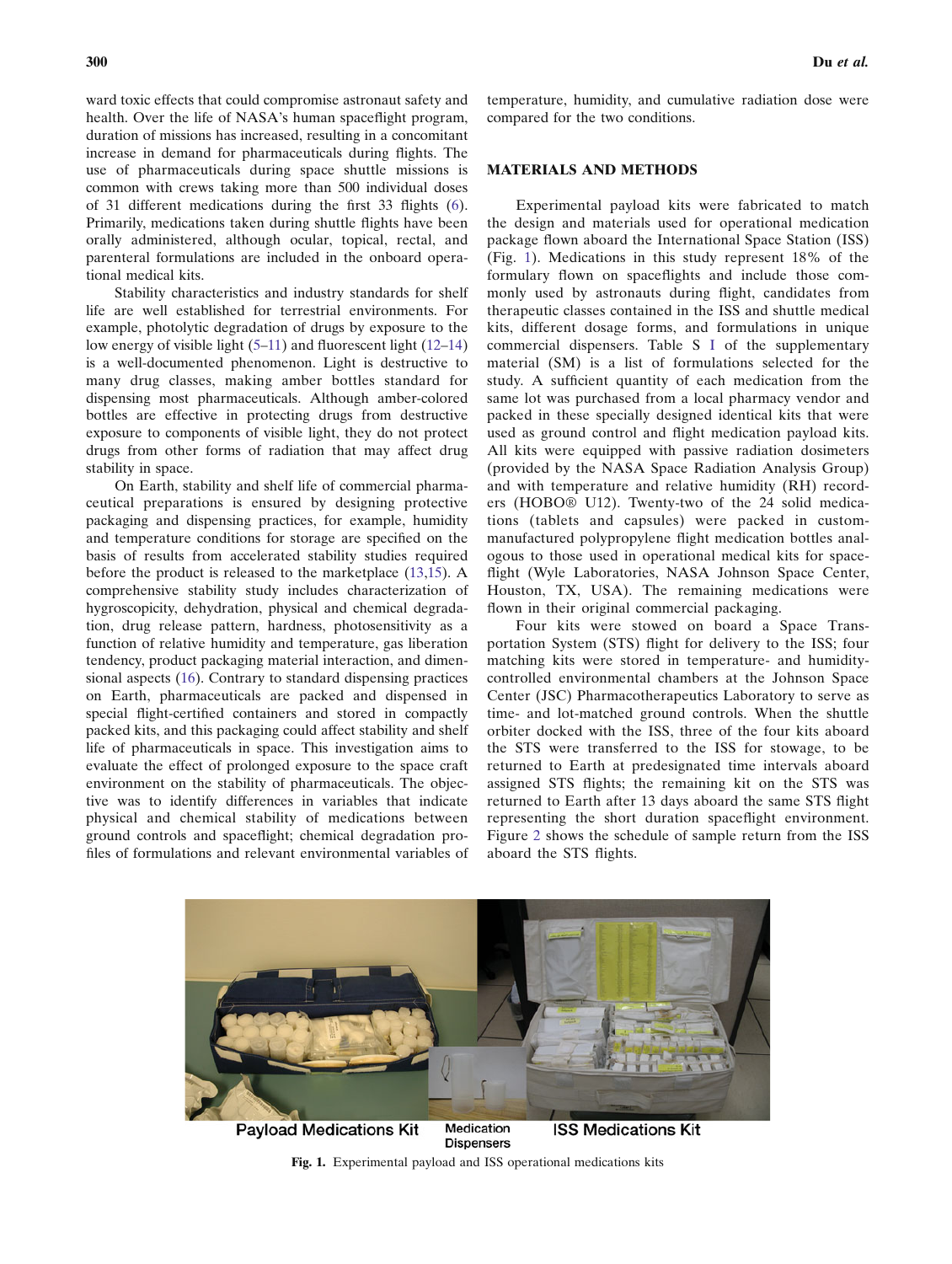<span id="page-2-0"></span>

Fig. 2. Flight payload kit manifestation and return schedule. Each kit contained 33 dosage forms as 22 solid, seven semisolid, and four liquid formulations

#### Sample Analysis

All physical and chemical analyses were conducted simultaneously for ground and flight samples to minimize analytical variability. The dispensing details, sample size, and physical variables measured for each formulation type are presented in Table I. Once on the ground, flight kits were stored in the same environmental chamber as the control kits until they were analyzed. All physical and chemical analyses were completed within 6–8 weeks after the flight kits were returned to Earth.

Temperature and RH data were retrieved from HOBO® U12 Temp/RH Data Loggers after the return of each flight kit along with the data from the time-matched control kit. The cumulative radiation dose for the shuttle and ISS was estimated from the dosimeter in each flight kit and reported by the Space Radiation Analysis Group at the JSC. Radiation on the ground was monitored using passive dosimeters placed in the environmental chamber; dosimeters and radiation reports were provided by contract vendors.

Procedures for the assessment of stability-indicating physical attributes, chemical potency, and dosage form performance (physical and chemical) were obtained from the most current version of the United States Pharmacopeia (USP).

#### Physical Variables

Most physical variables were assessed by visual observation and by using standard instrumentation for verification of compliance with pharmaceutical stability. Weight, physical appearance, color, odor, and texture of solid dosage forms (capsule, tablet) were examined for physical characterization. Tablet hardness and friability were determined for compressed and coated tablets, whereas caking, clumping, and drying of content were assessed for capsules. For semisolid (gel, cream, ointment, and suppository) formulations, physical characterization also included cracking, liquefaction, drying, and phase separation. Liquid and injectable formulations

|  |  |  |  | Table I. Formulation Type and Physical Variables Assessed |
|--|--|--|--|-----------------------------------------------------------|
|--|--|--|--|-----------------------------------------------------------|

| Formulation type                                      | Number in<br>each kit | Number<br>repackaged | Physical variables                                                             | Number of unit<br>doses tested |
|-------------------------------------------------------|-----------------------|----------------------|--------------------------------------------------------------------------------|--------------------------------|
| Solids (tablet and capsule)                           | 24                    | 22                   | Weight, appearance, color, odor, caking,<br>clumping, hardness, and friability | $3 - 6$                        |
| Semisolids (gel, cream, ointment,<br>and suppository) |                       | $\left($             | Cracking, melting, drying, and phase separation                                | $1 - 3$                        |
| Liquids (ophthalmic and injectable)                   | 4                     | $\theta$             | Microbial count and pH                                                         |                                |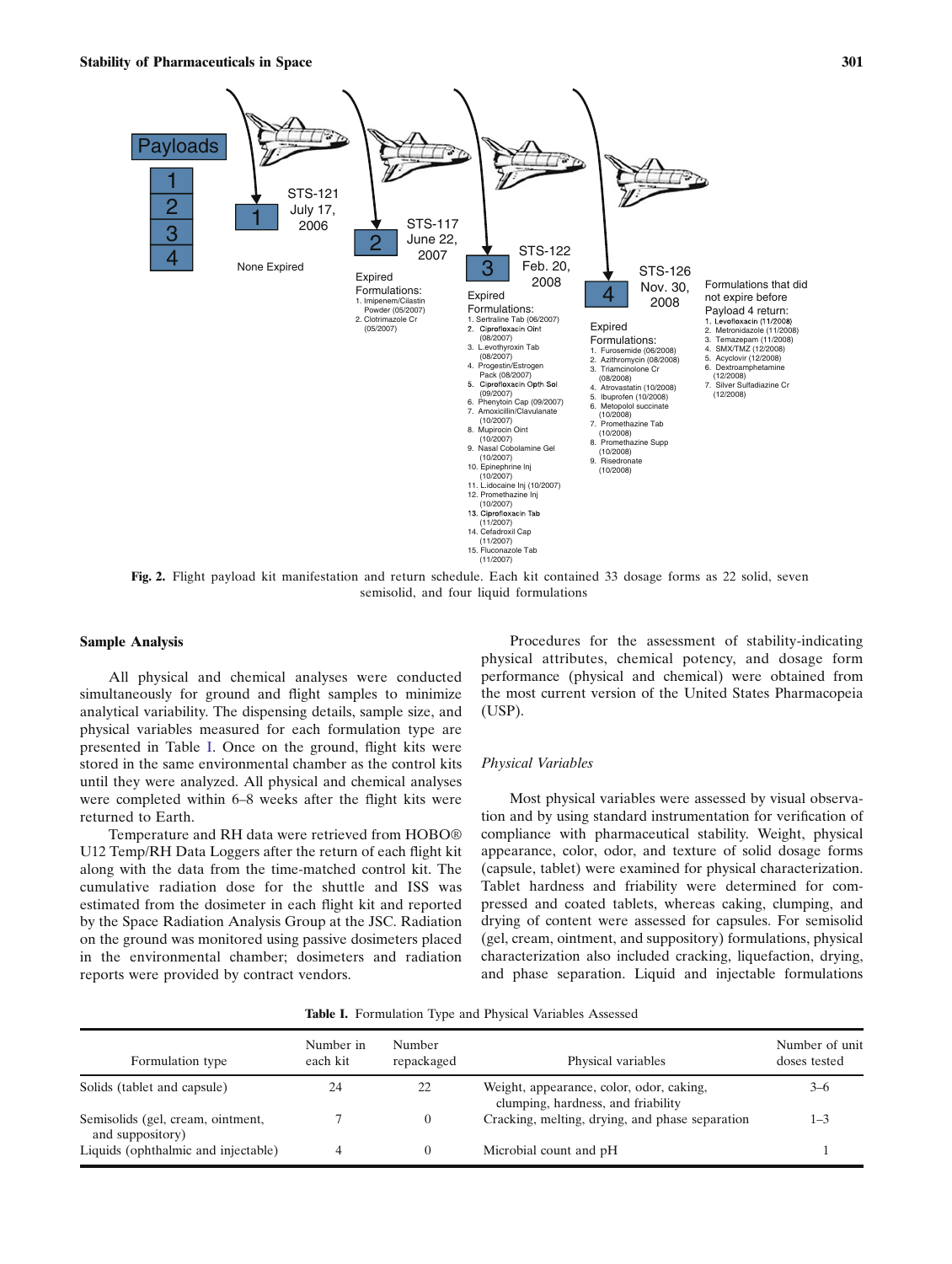were examined for presence of particulates, microbial contamination according to standard operating procedures of the NASA microbiology laboratory, and pH.

#### Chemical Content Analysis

The chemical content of each formulation was determined by high-performance or ultrahigh-performance liquid chromatography (HPLC, UPLC) according to standard USP methods for 28 formulations and from published literature for five formulations. The two multiple vitamin preparations were not analyzed since the vitamin content of nutritional supplements before and after stowage in space were reported elsewhere ([17](#page-9-0)). All assay methods were validated using commercial reference standards before analyzing experimental samples. All active standards were purchased from USP (Rockville, MD) and analytical grade reagents for HPLC were procured from Sigma (St. Louis, MO) or Fisher (Pittsburgh, PA). Deionized water from Milli-Q Plus, Billerica, MA ultrapure water system was used for all standards, sample preparation, and analyses.

Assay samples were prepared by a modified USP method as follows. Six tablets were weighed individually and pulverized together; three separate pulverized powder samples of equivalent mean tablet weight to represent three tablets were used for content analysis, each of the three samples were assayed in duplicate using the UPLC/HPLC system to determine chemical content.

#### Dissolution Performance Test

A dissolution test was performed according to standard USP methods for two capsule and ten tablet dosage forms using a Distek dissolution apparatus. Three tablets/capsules of each formulation were assessed, and triplicate samples at each dissolution time point were analyzed to determine active pharmaceutical ingredient (API) content.

#### Data Analysis

The acceptance criteria for shelf life published by the USP for each drug product in accordance with FDA-adopted Guidance ICH Q1A (R2) were examined, and the total number of formulations that met or failed stability-indicating physical and chemical parameters after each storage period was compared between space and ground control conditions. Degradation profiles for API were compiled using the percentage of label content remaining at the end of each experimental

- & USP acceptance criteria for chemical potency or ≤10% decrease in percent content from label strength, where USP criteria are unavailable
- & Acceptance criteria for appearance and physical attributes (e.g., discoloration, phase separation) and physical performance test of hardness and friability
- & Acceptance criterion for pH (liquid formulations)
- & USP limits for microbiological contamination (sterile liquid formulations)
- & USP acceptance criteria for API dissolution performance (dissolution percentage at USP tolerance time interval, Q)

Values of stability-indicating variables of formulations in the matching ground-based kits served as the control or standard condition to which results from flight were compared.

#### RESULTS

#### Physical Variables

No changes in physical appearance were observed in ground control samples of formulations from payloads 1–3 while physical changes in some of the solid and semisolid formulations after flight were observed with samples from all the four payloads. However, discoloration of amoxicillin/ clavulanate (Augmentin®) tablets and liquefaction of ciprofloxacin ophthalmic ointment were noticed also in control samples from payload 4. A list of formulations with physical changes in flight samples is presented in Table II. While the most frequently observed physical change in flight samples was discoloration, samples of clotrimazole cream and mupirocin ointment from payload 4 exhibited phase separation. Ciprofloxacin ophthalmic ointment was the only semisolid formulation with liquefaction in both control and flight samples from payload 4; however, the storage period for this payload (880 days) was beyond the labeled expiration date for this formulation. An interesting observation is that the number of formulations with physical changes was higher in flight samples from all payloads than in controls but variable between payloads. Six formulations from payload 2 flight samples had discoloration, and the number but not the formulations were the same in later payloads as well (3 and

Table II. Formulations with Physical Changes after Spaceflight

| Payload 1                                       | Payload 2                                                                                                                                                                                   | Payload 3                                                                                                                                                                                                        | Payload 4                                                                                                                                                                                                                                                          |
|-------------------------------------------------|---------------------------------------------------------------------------------------------------------------------------------------------------------------------------------------------|------------------------------------------------------------------------------------------------------------------------------------------------------------------------------------------------------------------|--------------------------------------------------------------------------------------------------------------------------------------------------------------------------------------------------------------------------------------------------------------------|
| Promethazine suppository<br>Triamcinolone cream | Acyclovir tablet<br>Amoxicillin/clavulanate tablet<br>Ciprofloxacin tablet<br>Ciprofloxacin ophthalmic ointment<br>Dextroamphetamine tablet<br>Levothyroxine tablet<br>Metronidazole tablet | Dextroamphetamine tablet<br>Imipenem/cilastatin powder $a$<br>Levothyroxine tablet <sup><math>a</math></sup><br>Promethazine suppository <sup><i>a</i></sup><br>Silver sulfadiazine cream<br>Triamcinolone cream | Amoxicillin/clavulanate tablet <sup><i>a</i></sup><br>Ciprofloxacin ophthalmic ointment <sup>a</sup><br>Fluconazole tablet <sup><i>a</i></sup><br>Imipenem/cilastatin powder $a$<br>Silver sulfadiazine cream <sup>a</sup><br>Sulfamethoxazole/trimethoprim tablet |

<sup>a</sup> Returned after expiration date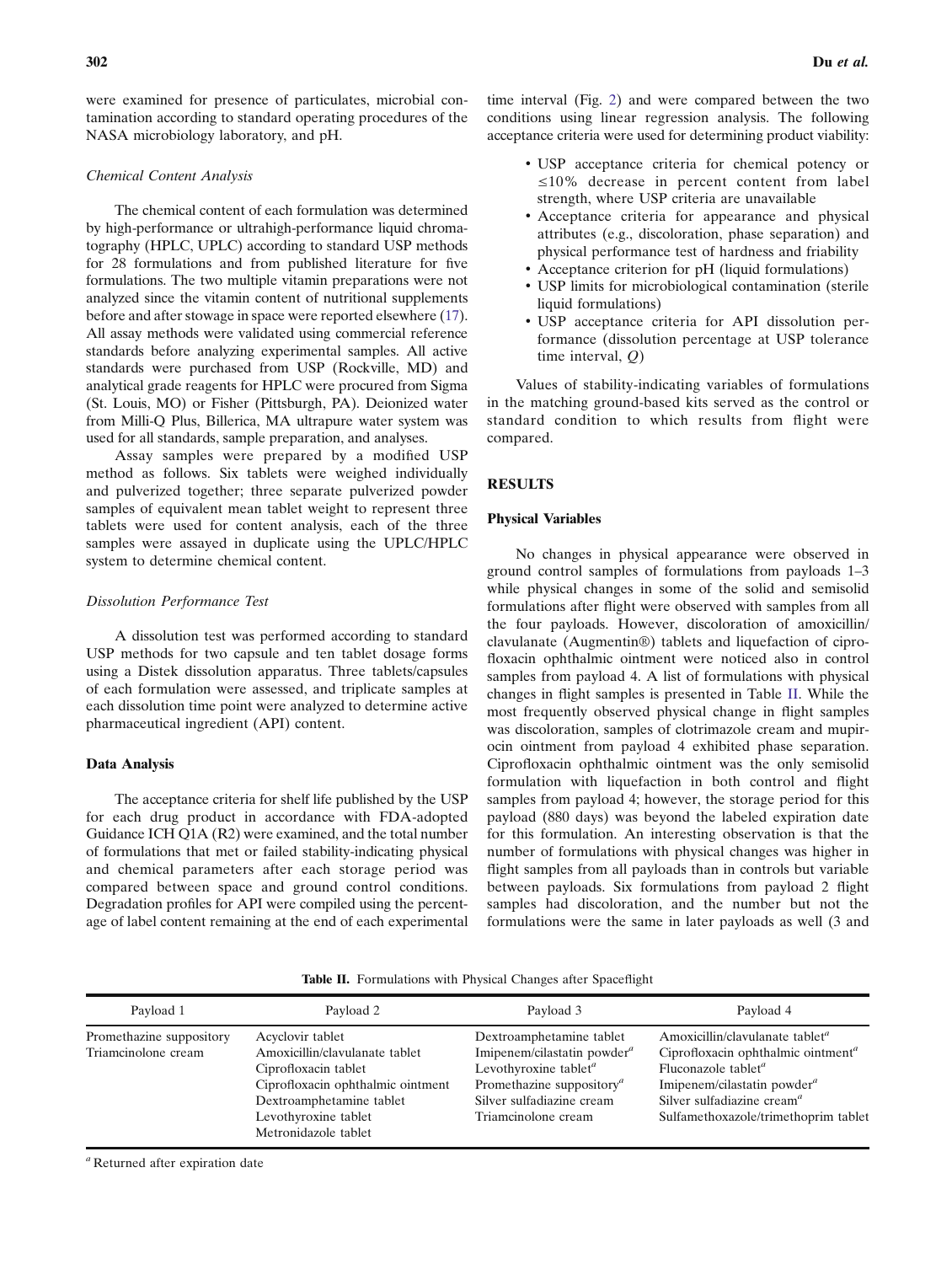#### <span id="page-4-0"></span>Stability of Pharmaceuticals in Space 303

4). All of the six formulations were within labeled expiration date during payload 2 time period while five of them expired by the time of the return of payload 4.

#### Chemical Content

The data presented in Table III suggest that the number of formulations that did not meet content requirement of API was higher in flight kits compared to the corresponding control kits from all four payloads. This difference in the number of unstable formulations between flight and control increased with the length of storage time in space and consistently fewer formulations from the flight kit met acceptance criteria for API content than from the respective control kit at the end of each payload period. After 880 days of storage in flight (payload 4), only 27% of solid formulations met the acceptance criteria for content. After 596 days (payload 3) in flight, fewer than half of the solid dosage forms in the flight payload kit met content acceptance criteria. A list of medications from control and flight payload kits with percentage of chemical content less than the USP requirement or less than 10% of the label claim is presented in Table S II of SM. A list of stable formulations after each payload is presented in Table S III A of SM. Of these formulations listed, acyclovir, the only antiviral formulation in this study and metronidazole, an antibiotic, had expiration dates beyond the study period; the other seven formulations were stable, both on the ground and in space, beyond their expiration date.

The percent content of amoxicillin and clavulanate after each payload period, presented in Fig. [3,](#page-5-0) shows a faster degradation of clavulanate on the ground than in flight. These data indicate that clavulanate may be inherently unstable and is more susceptible to environmental factors on the ground. Degradation profiles for ciprofloxacin and promethazine (PMZ), the two medications that were flown in three different formulations, are presented in Fig. [4](#page-5-0). The API content for the formulations of both medications is comparable between flight and ground. Ciprofloxacin ophthalmic solution from flight and control kits had acceptable API content beyond labeled expiration date while PMZ injection degraded faster during flight, reaching less than acceptable potency before the expiration date. The potency of PMZ tablets from both control and flight was below acceptable limit by payload 2 period onwards prior to expiration date. Degradation profiles for other antibiotic tablet formulations are presented in Fig. [5.](#page-6-0) As can be seen, another combination antibiotic formulation, trimethoprim/sulfamethoxazole had lower API content in flight samples than in corresponding controls while all other antibiotics had comparable API content between flight and control.

Linear regression analysis of percent API content as a function of duration of stowage was performed for comparing degradation of formulations between control and spaceflight. These data are presented in Tables III S A and III S B of SM. While the correlation coefficient values  $(r^2)$  of linear regression for most of the formulations from spaceflight and control indicate acceptable fit (0.62–0.99), it is apparent from the low  $r^2$  values observed for both control and flight degradation profiles of cilastatin in imipenem/cilastatin formulation that linear regression analysis may not adequately describe degradation of this API in this formulation. Interestingly, degradation appears to be marginal for this API under both conditions. In contrary, imipenem in the same formulation in addition to ibuprofen tablets had low  $r^2$  values for control but not for flight samples suggesting that degradation profiles may be different between control and flight for these two APIs. Atorvastatin, cefadroxil, and PMZ liquid formulation degraded more than two times faster in flight than on the ground (Table S III B).

It is apparent that clavulanate in amoxicillin/clavulanate (Augmentin®) was the most unstable API. The rates of degradation of clavulanate on the ground and in spaceflight were 0.1005% and 0.0936%/100 days, with a predicted loss of potency close to 50% occurring by 489 and 534 days, respectively, much sooner than the expiration date. In general, while degradation was faster in space than on the ground for most of the APIs, loss of API content was <20% of label claim except for levothyroxine and trimethoprim which were 28% and 21%, respectively.

The percentage of dissolution at USP tolerance time interval  $(Q)$  from control and flight samples for 12 solid dosage forms after each payload period are presented in Table [IV](#page-6-0) and compared between the two conditions. These results indicate that most formulations from the control and spaceflight met USP dissolution standards. The dissolution of clavulanate from amoxicillin/clavulanate tablets did not meet USP tolerance standard and was very low due to its chemical degradation in both control and flight samples from all four payloads. In contrast, the Q values for amoxicillin from the same formulation met USP standard for all samples. The dissolution of temazepam tablets and sulfamethoxazole in sulfamethoxazole/trimethoprim tablets from payload 4 did not meet USP tolerance standard (Table [IV\)](#page-6-0) for both control and flight.

#### Environmental Factors

The mean temperature and relative humidity data for control and flight for all four payloads are presented in Fig. [6.](#page-7-0) Temperature and humidity were similar for ground and flight conditions, and they remained within the USP recommended range. Although the average percent humidity for all payloads remained well within the USP-defined range during flight, there

Table III. Formulations Failing Chemical Potency Requirement

|                                | Payload 1 |        | Payload 2 |        | Payload 3 |        | Payload 4 |        |  |
|--------------------------------|-----------|--------|-----------|--------|-----------|--------|-----------|--------|--|
|                                | Control   | Flight | Control   | Flight | Control   | Flight | Control   | Flight |  |
| Number of failed formulations  |           |        |           |        |           |        | 16        | 24     |  |
| Number of expired formulations |           |        |           |        | 18        |        | 26        |        |  |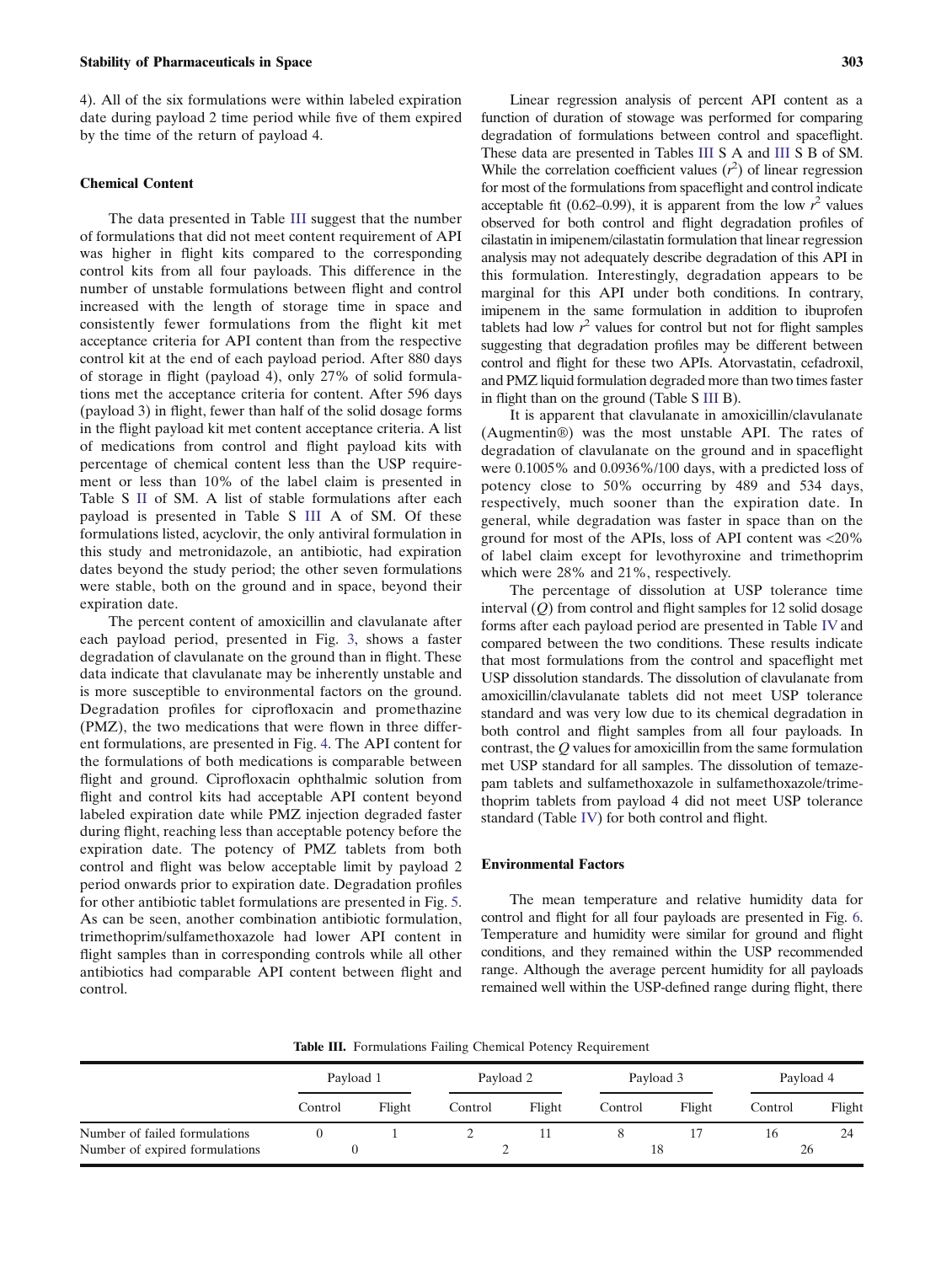<span id="page-5-0"></span>

Fig. 3. Degradation of amoxicillin and clavulanate in augmentin tablets. Each data point represents one of four payloads. Shaded area represents USP range for label claim; dashed line indicates labeled expiration date

were isolated incidents of RH values falling below the recommended minimal level (30%). As expected, the cumulative radiation dose for control conditions for all four payloads (5.45 mGy) was negligible and substantially lower than the cumulative radiation dose during flight (110.7 mGy), and the accumulation rate appears to be linear (Fig. [7\)](#page-7-0).

## space missions. In general, a number of formulations tested had a lower potency or percent content of API after storage in space with a consistently higher number of formulations failing USP potency requirement after each storage period interval in space than on Earth (Table [III](#page-4-0)). This reduction in potency of flight samples occurred sooner than the labeled expiration date for many formulations suggesting that storage conditions unique to the spacecraft environment may influence stability of pharmaceuticals in space.

physical and chemical variables of pharmaceuticals stored on

### DISCUSSION

Results of this investigation constitute a preliminary but a systematic evaluation for the first time, of changes in

On Earth, drug potency is known to vary with storage conditions, especially temperature and humidity. Many drugs



Fig. 4. Degradation of ciprofloxacin and promethazine dosage forms. a Solid, b semisolid, c liquid. Each data point represents one of four payloads. Shaded area represents USP range for label claim; dashed lines indicate labeled expiration date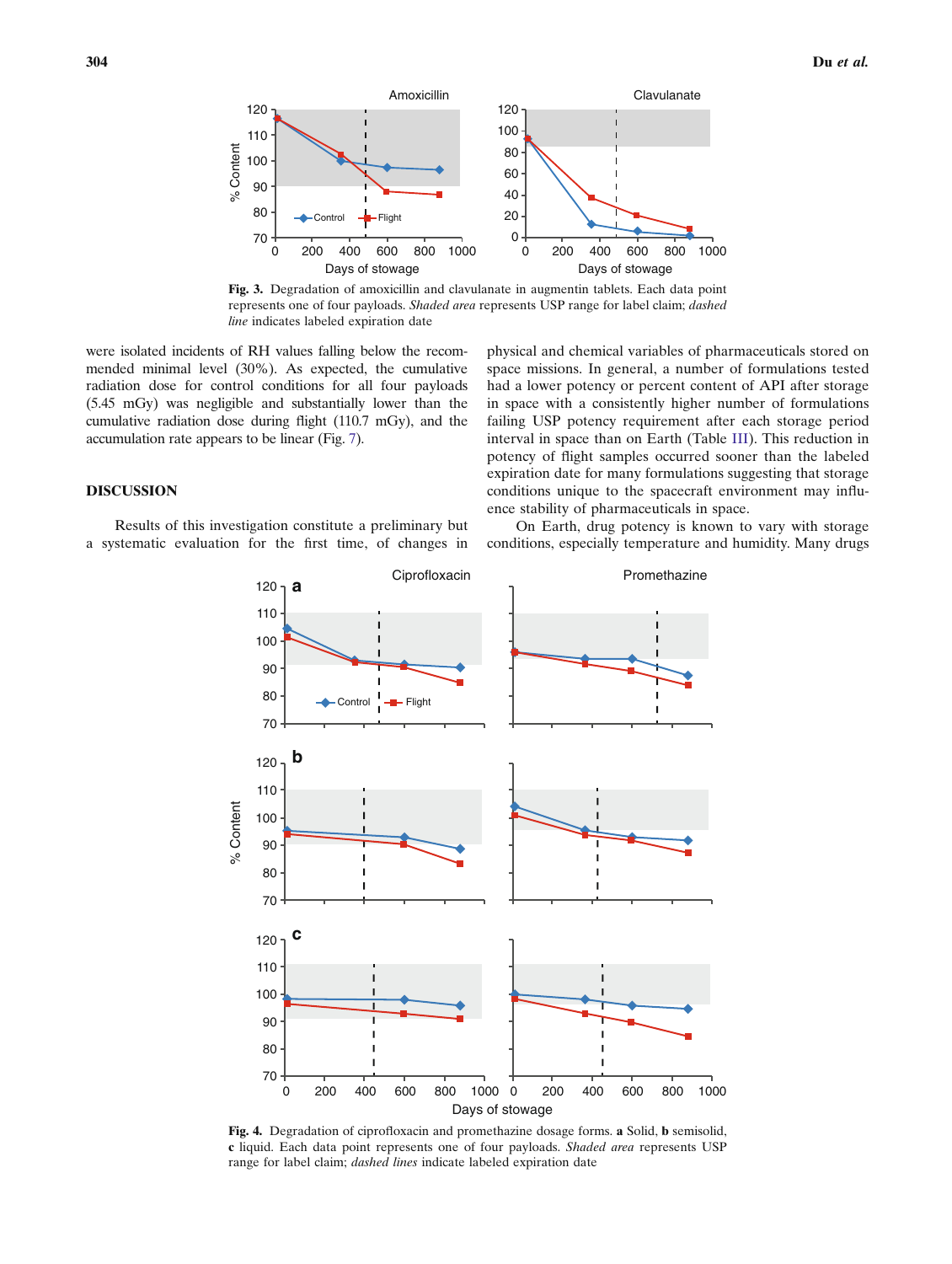<span id="page-6-0"></span>

Fig. 5. Degradation of antibiotic tablets. Each data point represents one of four payloads. Shaded area represents USP range for label claim; dashed lines indicate labeled expiration date

stored under standard conditions retain 90% of their potency for at least 5 years after the expiration date on the label and sometimes for even longer periods ([18](#page-9-0)). However, most stability studies and guidance pertain to pharmaceutical products dispensed in original commercial containers in contrast to the ones used in this study which are special custom-manufactured polypropylene containers that match those used for dispensing solid dosage forms in operational medical kits; such off-nominal packaging may compromise stability of formulations. Additionally, susceptibility of formulations to spacecraft environment appears to depend also on the specific physical–chemical characteristics of formulations tested.

#### Susceptibility of API

Certain APIs such as levothyroxine, dextroamphetamine, promethazine, trimethoprim, sulfamethoxazole, and clavulanate appear to be more susceptible to spaceflight environmental conditions than others in the study. Levothyroxine was the only API that fell below potency level in flight samples from all four payloads while remained stable on ground until after the first two payload intervals (332 days). Additionally, levothyroxine had a higher percent degradation than others with more than 20% loss of API after 880 days of storage in space (Table S III B). Levothyroxine formulation is known to be unstable on the ground [\(19](#page-9-0)),

Table IV. Dissolution Percent of API at USP Tolerance Time Period (Q) for Solid Formulations

| Payload                 |       |                | Payload 1           |           |         | Payload 2 |           |           |                     | Payload 3 |         |           |               | Payload 4 |         |           |            |      |
|-------------------------|-------|----------------|---------------------|-----------|---------|-----------|-----------|-----------|---------------------|-----------|---------|-----------|---------------|-----------|---------|-----------|------------|------|
| Medication              | Label | <b>USP</b>     | Control             |           | Flight  |           | Control   |           | Flight              |           | Control |           | Flight        |           | Control |           | Flight     |      |
| <b>Active Substance</b> | (mg)  | $O$ (% in min) | (% )<br>$Q_{\cdot}$ | <b>SD</b> | $Q(\%)$ | SD.       | (% )<br>Q | <b>SD</b> | $\frac{9}{6}$<br>Q( | <b>SD</b> | Q       | <b>SD</b> | $\mathcal{Q}$ | <b>SD</b> | $Q(\%)$ | <b>SD</b> | $Q(\%)$ SD |      |
| Acyclovir               | 400   | 80 in 45       | 99.8                | 0.27      | 99.1    | 0.51      | 97.5      | 1.76      | 98.8                | 0.23      | 98.6    | 0.37      | 95.7          | 0.80      | 94.3    | 0.73      | 91.8       | 1.06 |
| Amoxicillin/            | 875   | 85 in 30       | 118.1               | 1.99      | 113.9   | 0.96      | 100.6     | 1.14      | 99.7                | 0.66      | 98.1    | 0.68      | 88.4          | 2.54      | 85.6    | 0.65      | 86.1       | 0.17 |
| Clavulanate             | 125   | 80 in 30       | 31.6                | 4.51      | 44.4    | 1.55      | 11.1      | 0.05      | 32.8                | 0.13      | 6.2     | 0.22      | 20.3          | 1.28      | 4.4     | 0.84      | 8.7        | 1.81 |
| Cefadroxil              | 500   | 80 in 30       | 100.4               | 0.44      | 92.4    | 2.51      | 98.8      | 1.63      | 97                  | 3.94      | 97.5    | 3.40      | 91.9          | 4.92      | 95.2    | 0.90      | 91.0       | 2.43 |
| Ciprofloxacin (T)       | 500   | 80 in 30       | 94.3                | 1.28      | 92.2    | 3.02      | 88.3      | 4.07      | 89.0                | 0.09      | 90.7    | 1.02      | 89.8          | 0.47      | 84.7    | 0.48      | 82.1       | 0.19 |
| Dextroamphetamine       | 5     | 75 in 45       | 93.5                | 0.38      | 95.2    | 3.93      | 104.1     | 5.03      | 94.8                | 3.05      | 92.7    | 5.23      | 86.6          | 5.14      | 83.0    | 1.79      | 79.1       | 4.16 |
| Furosemide              | 20    | 80 in 60       | 98.6                | 2.55      | 98.5    | 1.09      | 97.0      | 0.11      | 97.9                | 1.17      | 85.2    | 0.11      | 81.2          | 1.17      | 80.4    | 0.39      | 79.8       | 2.74 |
| Ibuprofen               | 400   | 80 in 60       | 97.4                | 2.93      | 99.7    | 0.28      | 99.2      | 0.97      | 98.4                | 2.01      | 97.5    | 0.31      | 93.5          | 1.32      | 94.6    | 0.30      | 91.6       | 2.29 |
| Levothyroxine           | 0.025 | 70 in 45       | 83.4                | 1.77      | 81.6    | 0.62      | 90.7      | 1.52      | 92.9                | 9.09      | 82.8    | 6.92      | 71.2          | 4.61      | 81.0    | 11.83     | 82.9       | 2.14 |
| Metronidazole           | 250   | 85 in 60       | 99.9                | 0.09      | 100.0   | 0.07      | 99.9      | 0.00      | 99.9                | 0.00      | 92.9    | 0.70      | 91.1          | 0.93      | 91.5    | 0.28      | 88.6       | 0.68 |
| Promethazine (T)        | 25    | 75 in 45       | 100.0               | 0.00      | 99.8    | 0.28      | 99.8      | 0.23      | 100.0               | 0.04      | 100.0   | 0.00      | 100.0         | 0.00      | 85.1    | 0.12      | 80.9       | 0.13 |
| Temazepam               | 15    | 80 in 30       | 85.8                | 3.04      | 104.8   | 4.25      | 91.4      | 1.17      | 89.4                | 3.23      | 87.9    | 0.96      | 86.4          | 1.30      | 69.4    | 1.37      | 64.5       | 6.37 |
| Sulfamethoxazole/       | 800   | 75 in 60       | 90.5                | 4.24      | 88.0    | 0.06      | 97.5      | 0.14      | 97.0                | 0.76      | 81.1    | 1.12      | 80.0          | 1.19      | 72.7    | 0.76      | 69.4       | 0.08 |
| Trimethoprim            | 160   | 75 in 60       | 95.9                | 0.43      | 93.1    | 5.38      | 95.7      | 0.80      | 94.1                | 0.96      | 95.1    | 0.69      | 92.7          | 0.49      | 80.7    | 0.04      | 78.7       | 0.75 |

Numbers in bold indicate failure to meet USP standard

SD standard deviation of mean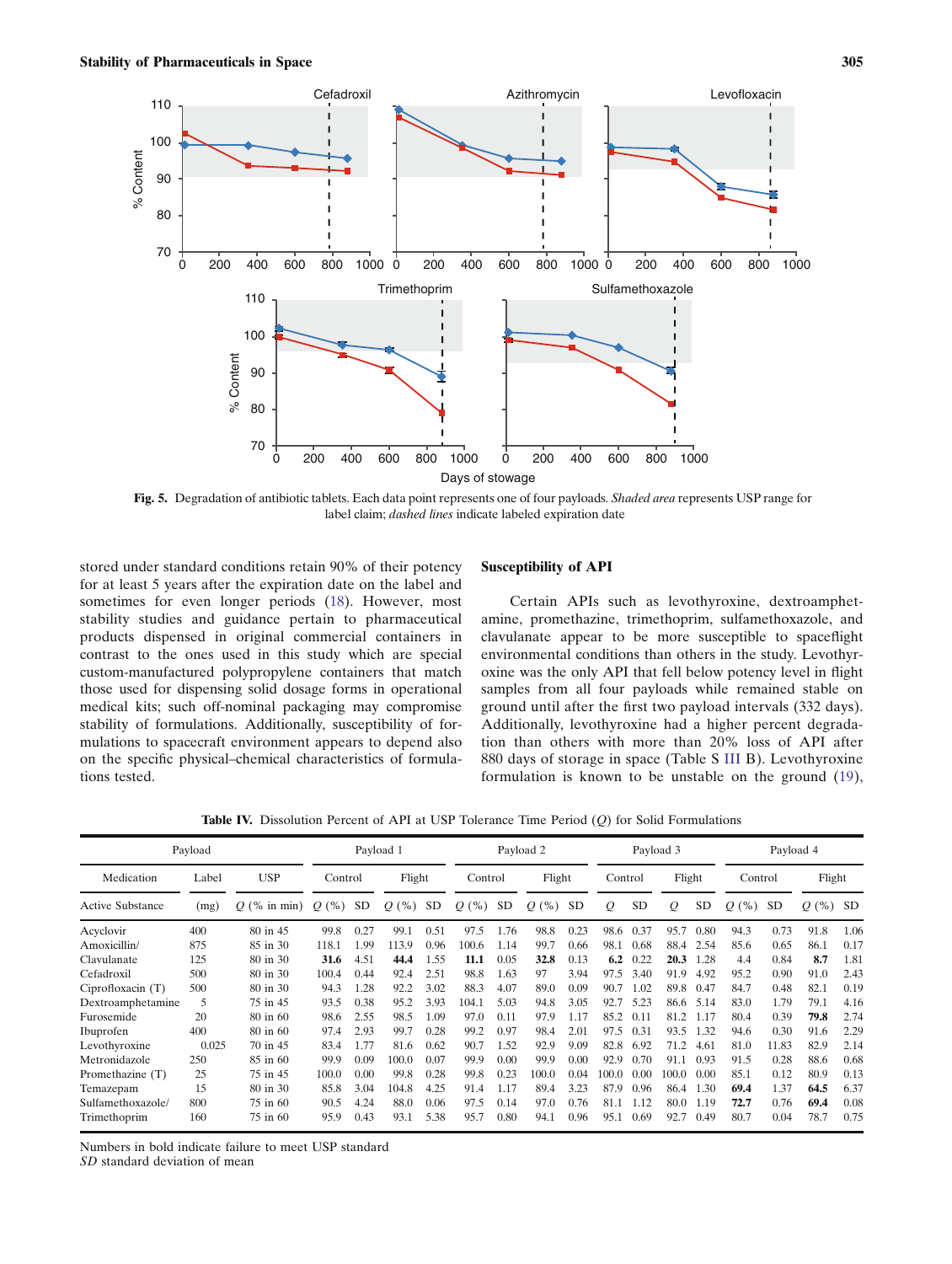<span id="page-7-0"></span>

and spaceflight

and these results suggest that this formulation may not be suitable for spaceflight.

Promethazine and dextroamphetamine, the two lightsensitive stereoisomer compounds [\(20](#page-9-0)), also appear to be more susceptible to spaceflight conditions failing potency requirement after storage for 353 days in space which was earlier than expiration date. Similarly, ciprofloxacin, another light-sensitive compound [\(11](#page-9-0)) also appears to have degraded faster in space than on the ground (Fig. [3](#page-5-0)) suggesting that the rate of degradation for light-sensitive pharmaceuticals may be accelerated during spaceflight. Interestingly, the degradation rate of promethazine liquid in flight samples was more than 200% faster than in controls. A contributing factor for the observed faster degradation in flight with light-sensitive APIs could come from the radiation-rich environment of the spacecraft.

In contrast to the results with light-sensitive APIs, the percentage of degradation of clavulanate was higher on the ground than in spaceflight, probably resulting from the higher RH (36–44%) recorded on the ground than in flight (23– 25%) since clavulanate is very sensitive to RH differences. Amoxicillin, the other API in this combination antibiotic formulation was stable with acceptable potency on the ground and in space for over 353 days, consistent with reports of lower susceptibility of this compound to environmental conditions [\(9,21,22\)](#page-9-0).

#### Susceptibility of Dosage Form

To assess relative susceptibility of dosage forms to spaceflights environment, solid, semisolid, and liquid formu-



Fig. 7. Comparison of cumulative radiation dose between ground and spaceflight

lations of PMZ and ciprofloxacin, included in the ISS medical kits, were examined. The rate of degradation for all three formulations for both drugs was slightly faster in flight than on the ground as indicated by the difference in degradation profiles of API between the two conditions; this difference was greater with PMZ than with ciprofloxacin. Interestingly, the liquid formulation of ciprofloxacin in sealed commercial vials, remained potent beyond its expiration date in contrast to PMZ which degraded faster during flight. It is noteworthy that for light-sensitive APIs like promethazine, commercial dispensers may not provide adequate protection against radiation-rich spacecraft environment and might warrant the need for the development of spacehardy dispensing technologies.

However, consistent with the general consensus on the ground that stability issues are less frequent with solid than with liquid or semisolid formulations [\(18\)](#page-9-0), seven of nine formulations that remained potent by the end of the study period (880 days) were solid dosages in spite of being repackaged in flight dispensers, and the other two stable formulations, triamcinolone cream and ciprofloxacin ointment, were flown in commercial dispensers.

#### Susceptibility of Anti-Infective Formulations

Treatment efficacy of infections in space is critical for mission success and astronaut safety for which potency is a contributing factor. For this reason, 13 anti-infectives consisting of ten antibiotic, two antifungal, and one antiviral compounds were included in the study, and ten of the formulations were solid dosage forms. The two combination antibiotic formulations, sulfamethoxazole/trimethoprim and amoxicillin/clavulanate degraded faster in space than on the ground with amoxicillin/clavulanate combination being the least stable preparation both on the ground and in space. Imipenem/cilastatin, another combination antibiotic, was flown in its original commercial vial and appeared to be relatively stable both on the ground and in flight. Two formulations, metronidazole and acyclovir antiviral formulation were stable in space, concurrent with reports of their sustained stability on the ground ([23](#page-9-0),[24\)](#page-9-0).

In a related ground-based study conducted by the FDA under the Shelf Life Extension Program (SLEP), stability of medications stored in their original containers under ideal storage conditions (cool, dry, and dark conditions) beyond their label expiration date was examined in an attempt to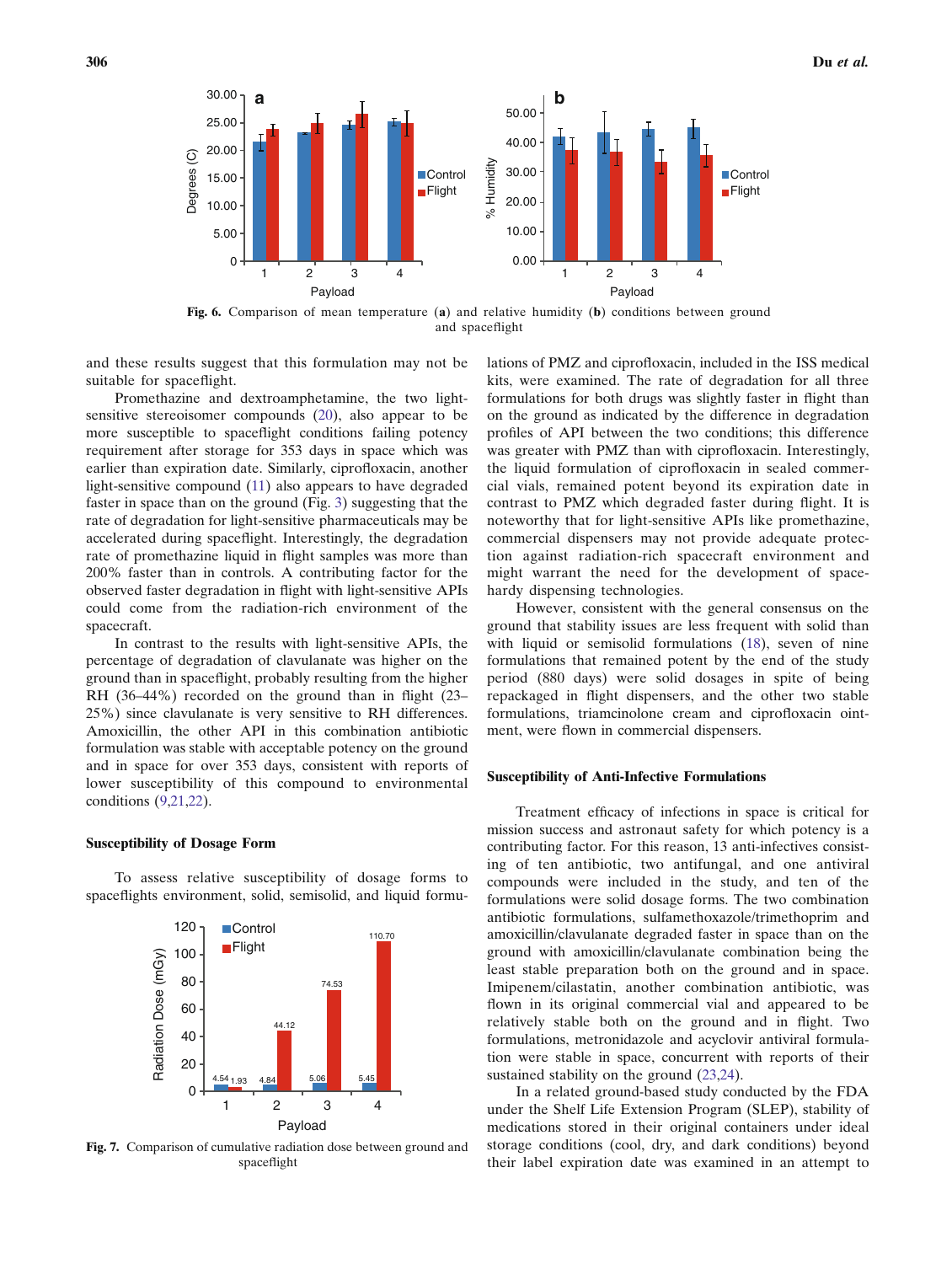extend shelf life of expensive formulations such as the antibiotics. Results of this study indicated that ciprofloxacin stored unopened in commercial containers was stable for more than 10 years, with a shelf life extension up to 13 years. Results also indicated that 88% of the 3,005 lots of 122 medications tested were stable and remained potent for an average 66 months after their expiration date ([9](#page-9-0)). However, while the SLEP study aims to extend shelf life of stock pharmaceuticals in sealed commercial containers, in the present investigation; we examined potency of repackaged antibiotics exposed to the unique environmental conditions of spaceflight. Our results indicate that 18 of the 33 medications even in the control kits on the ground were not stable by the end of the study period (28 months) representing less than half of the average shelf life observed for medications in the SLEP study. This disparity in potency and shelf life of medications between the two studies may be attributed to the dispensing and storage conditions, especially with the solid dosage forms kept in unopened commercially sealed containers for the SLEP formulations as opposed to those repackaged in polypropylene vials in our study. This difference in dispensing conditions offers compelling evidence in favor of the observation that repackaging solid dosage forms in containers used in space medical kits may compromise stability and shelf life of medications and increases susceptibility to adverse environmental conditions in space as well as on the ground. For this reason, FDA guidance limits shelf life of pharmaceuticals to 1 year from the date of dispensing.

At present, medication lots contained in the ISS operational formulary that are within 6 months of labeled expiration date are replaced as needed in compliance with FDA guidelines. However, this will not be possible for exploration missions planned for the future which warrants the need for research and development of space-hardy formulations as well as pharmaceutical dispensing technologies. Additionally, identification of those formulations that remain stable in space beyond their expiration date, especially with respect to expensive antibiotics like ciprofloxacin, could provide valuable information on evidence-based cost saving procedures for ISS formulary operations in the future.

Results on dissolution performance of solid dosage forms indicate that no major differences exist between control and flight samples with most formulations meeting USP dissolution tolerance standards in both conditions. These results might suggest that environmental conditions unique to spaceflight may affect chemical degradation but not dissolution performance of most solid dosage forms during prolonged storage in space.

#### Radiation Environment of Spaceflight

It is noteworthy that in contrast to contributing environmental factors of stability on the ground, results from passive radiation dosimetry demonstrate that the cumulative radiation dose, although at a low level, was much higher in space than on Earth; this radiation enrichment in space is composed of ionizing radiation of protons and heavy ions. The concept of radiation-induced chemical degradation has been suggested in numerous studies in the literature [\(25](#page-9-0)–[28\)](#page-9-0), but little systematic research has been done in this area. Although gamma radiation is known to be used to sterilize pharmaceuticals in commercial environments, space radiation consists of mixed fluences of high- and low-intensity radiation ([29,30](#page-9-0)) with a lower dose rate and longer duration of accumulation in contrast to exposure for pharmaceutical sterilization that typically last for a few minutes. In our study, the rate of accumulation of radiation dose was consistent through the time intervals between the two ISS payload time intervals, 31and 36 mGy accumulated by the time of return of payloads 3 and 4 with 12.5% and 12.7% accumulation per day, respectively.

Studies of radiation effects on pharmaceuticals on the Earth are not aimed to understand or estimate the effect of fragmentation ions on stability, thus, the extent of damage caused by different daughter ions to each class of medication is unknown. With respect to medications, in addition to the concern about radiation effects that can induce significant changes in the API levels or potency of the medication, it is rather important to determine structure and biological activity of degradation products and establish toxicity limits of active degradants in a formulation. This may pose a greater risk than efficacy for the assessment of therapeutic index of a formulation degraded in space. As such, information on differences in the degradation products formed during ground versus flight conditions will aid the assessment of therapeutic index of formulations packed in operational medical kits on board long duration space missions. To this end, accelerated stability studies in a simulated spaceflight environment that include variables such as vibration, gravity fluctuations, and ionizing proton and heavy ion radiation on the ground with the unstable formulations identified in this study will allow characterization of degradation profiles of APIs and facilitate the assessment of safety of medications in space. Additionally, research on new and emerging formulation and packaging technologies may enhance and ensure adequate shelf life of medications in space.

Finally, constraints associated with conducting research in space limit the opportunity for robust experimental design and adequate statistical rigor. However, this study attempts to examine whether or not the issue of pharmaceutical stability exists in space. To this end, results presented here clearly demonstrate that while certain formulations like levothyroxine and amoxicillin/clavulanate are inherently unstable and may not be suitable for space formulary, physical–chemical characteristics of others that appear to be unstable in space are due, at least in part, to the effect of unique environmental factors other than temperature and humidity unlike on Earth. As such, it is important to characterize space-specific degradation products and toxicity limits using ground-based analog environments of space that include proton and heavy ion radiation, vibration, and multiple gravity conditions. This information can facilitate research for the development of space-hardy pharmaceuticals and packaging technologies.

#### **CONCLUSION**

A spaceflight presents unique environmental challenges that include radiation enrichment, excessive vibration, and off-nominal gravity environments which might affect pharmaceutical stability in space. Results from this preliminary investigation designed to examine changes in chemical content and physical attributes of dosage forms stored aboard